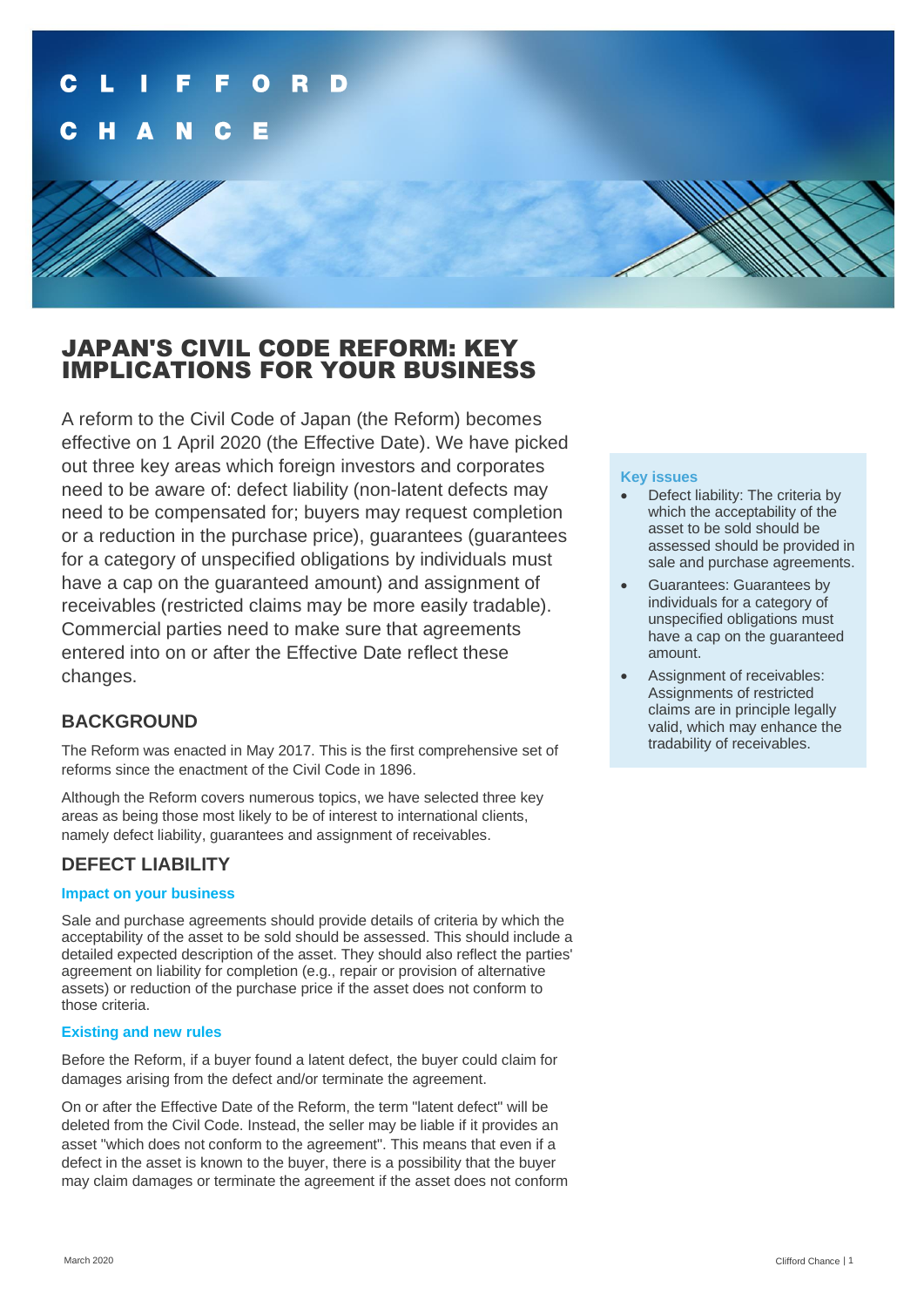## **IFFORD**

C H A N C E

to the criteria agreed by the seller and the buyer, unless the parties agree otherwise in the agreement.

In addition, on or after the Effective Date of the Reform, the buyer may claim completion of the seller's performance (e.g., repair or provision of alternative assets) or a reduction in the purchase price, again, unless the parties agree otherwise.

#### **Practical implications**

Parties should clearly state the criteria that the asset being sold should satisfy so that conformity with these can be determined. In addition, parties should also clearly indicate in the agreement who should bear the costs if defects become apparent. From the seller's point of view, any known defects must be expressly stated in the agreement so that the asset will be transferred with the existing defect as is. From the buyer's point of view, it is important to state in the agreement that the target asset must not contain any defects and include the criteria by which the existence of any defect will be determined.

Another notable issue is how to treat representations and warranties made by the seller which respect to the asset being sold. If the seller does not want to owe an obligation for completion or reduction of the purchase price that can be triggered by law, the agreement must clearly disclaim these as remedies for breach of representations and warranties.

### **GUARANTEE**

#### **Impact on your business**

Under the reformed Civil Code, a personal guarantee where the guaranteed obligations are a category of unspecified obligations (a Revolving Personal Guarantee) is required to set a cap on the guaranteed amount, otherwise the relevant guarantee will be void. This requirement does not apply to any guarantee provided by a corporation.

Personal guarantees are often used in residential property leasing - such as where a relative of a tenant provides a guarantee to the landlord when the tenant enters into a residential lease agreement. Therefore, this new requirement will directly affect businesses in the real estate sector. In particular, investors in residential buildings in Japan need to pay extra attention to whether the underlying lease agreements contain any personal guarantees, and if so, whether the relevant guarantees duly specify a cap, during any due diligence process conducted on or after the Effective Date of the Reform.

#### **Existing and new rules**

There is no restriction on the amount guaranteed under the current Civil Code, which means that the guarantor could be required to cover *any* obligations owed by the principal debtor to the extent required under the relevant guarantee contract. However, under the reformed Civil Code, a Revolving Personal Guarantee needs to specify the upper limit of the guarantee to be provided by a natural person, and any obligations owed by the principal debtor exceeding such limit may not be claimed from the personal guarantor.

In principle, any Revolving Personal Guarantee agreed on or after the Effective Date must comply with the new requirements under the reformed Civil Code. However, any existing Revolving Personal Guarantee executed before the Effective Date will remain effective and in full force without any cap.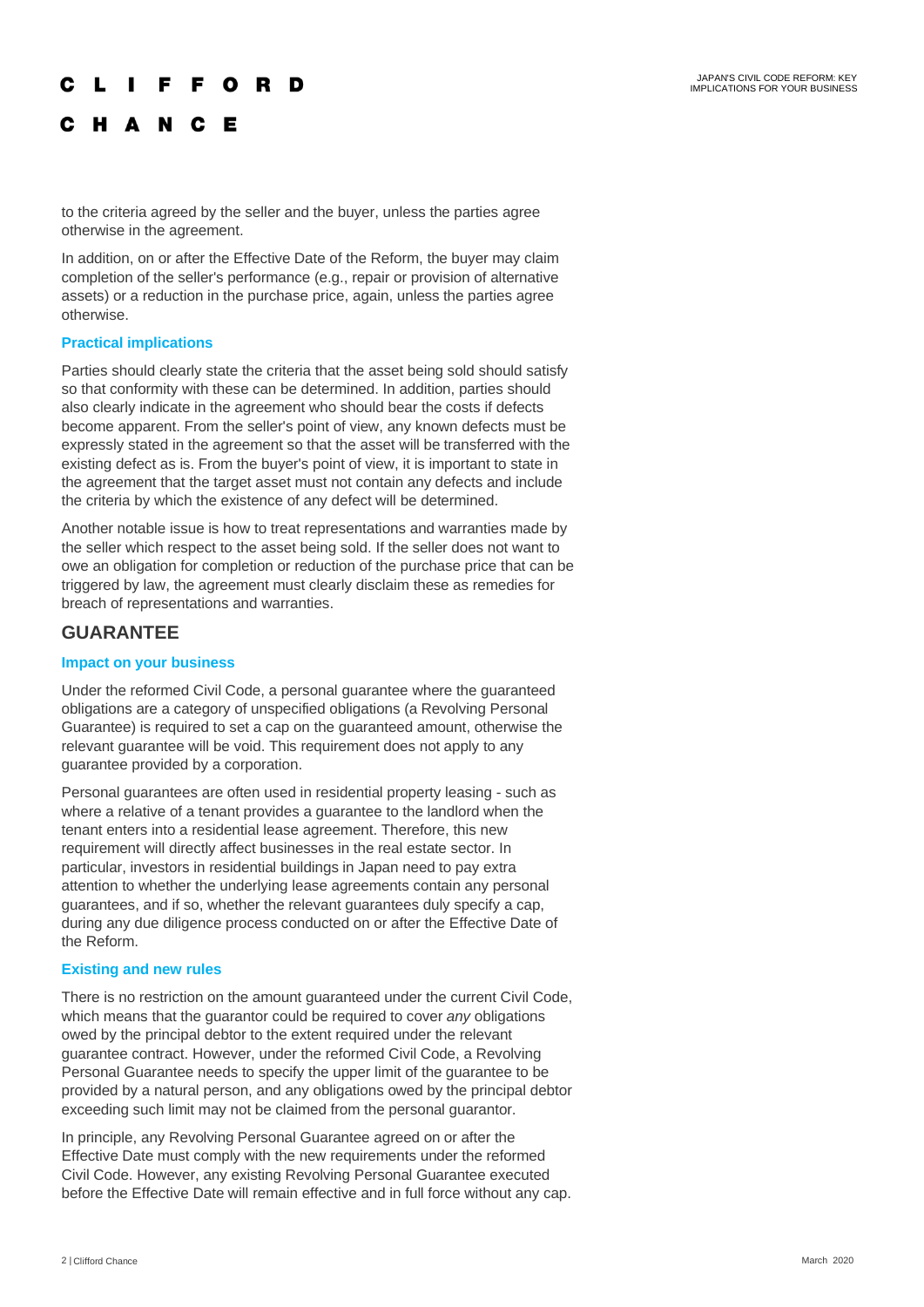# F F O R

### C H A N C E

In the case of a residential lease agreement, it is common for the lease agreement to be renewed between the landlord and tenant upon the expiry of the lease term with the existing guarantee given by the guarantor at the time of execution of the original lease agreement covering the tenant's obligations for the renewed lease term without any notification to or consent from the guarantor under Japanese law.

According to the Ministry of Justice's opinion on this point, any such guarantee executed before the Effective Date will be valid without a capped amount even if the residential lease agreement is renewed between the landlord and the tenant on or after the Effective Date. On the other hand, if a new guarantee contract is agreed with the guarantor (i.e., the guarantor signs a new guarantee contract or a renewed lease agreement as guarantor) on or after the Effective Date, the new requirement under the reformed Civil Code will then apply and require the new guarantee contract for the lease to include a cap.

#### **Practical implications**

Consequently, landlords will be required to amend the guarantee provisions in their residential lease agreement forms, so that they specify a capped amount on or after the Effective Date. In addition, market participants generally expect that, in practice, an existing individual guarantor should not be included as a party to a renewed residential lease agreement if the landlord wishes to avoid the application of the new requirement under the reformed Civil Code.

Investors in real properties in Japan should be aware of the new guarantee regime in order to properly assess the value of target properties, especially in the case of acquisition of residential buildings.

### **ASSIGNMENT OF RESTRICTED CLAIMS – VALID OR INVALID?**

#### **Impact on your business**

For the banking and finance sector, the Reform changes the rules surrounding the assignment of claims. The current Civil Code provides that an assignment of claims is in principle legally invalid if assignment is contractually prohibited. This has been considered an obstacle to securitisation or off-balance sheet financing activities. The Reform may therefore improve the liquidity of receivables. The Reform will be applicable if an assignment agreement is entered into on or after the Effective Date.

#### **Existing and New Rules**

Under the current Civil Code, an assignment of claims which are contractually prohibited from assignment (Restricted Claims) is in principle legally invalid. By exception, however, an assignment of Restricted Claims is valid vis-a-vis an assignee who did not know of the restriction and was not grossly negligent.

The reformed Civil Code has made a 180-degree turn on the principle above, to the effect that the assignment of Restricted Claims is in principle legally valid. Consequently, this reform opens the door to trading in Restricted Claims by means of assignment, pledge (*shichi-ken*) and/or security assignment (*jototanpo*). Nevertheless, even under the Reform, there is a risk that an assignee who knew or was grossly negligent in not knowing of a contractual restriction (an Assignee With Knowledge) may not be able to benefit fully from the assigned Restricted Claims. The reformed Civil Code allows an obligor to refuse to pay directly to an Assignee With Knowledge and to perform its obligations towards the assignor. This will not be applicable if the obligor has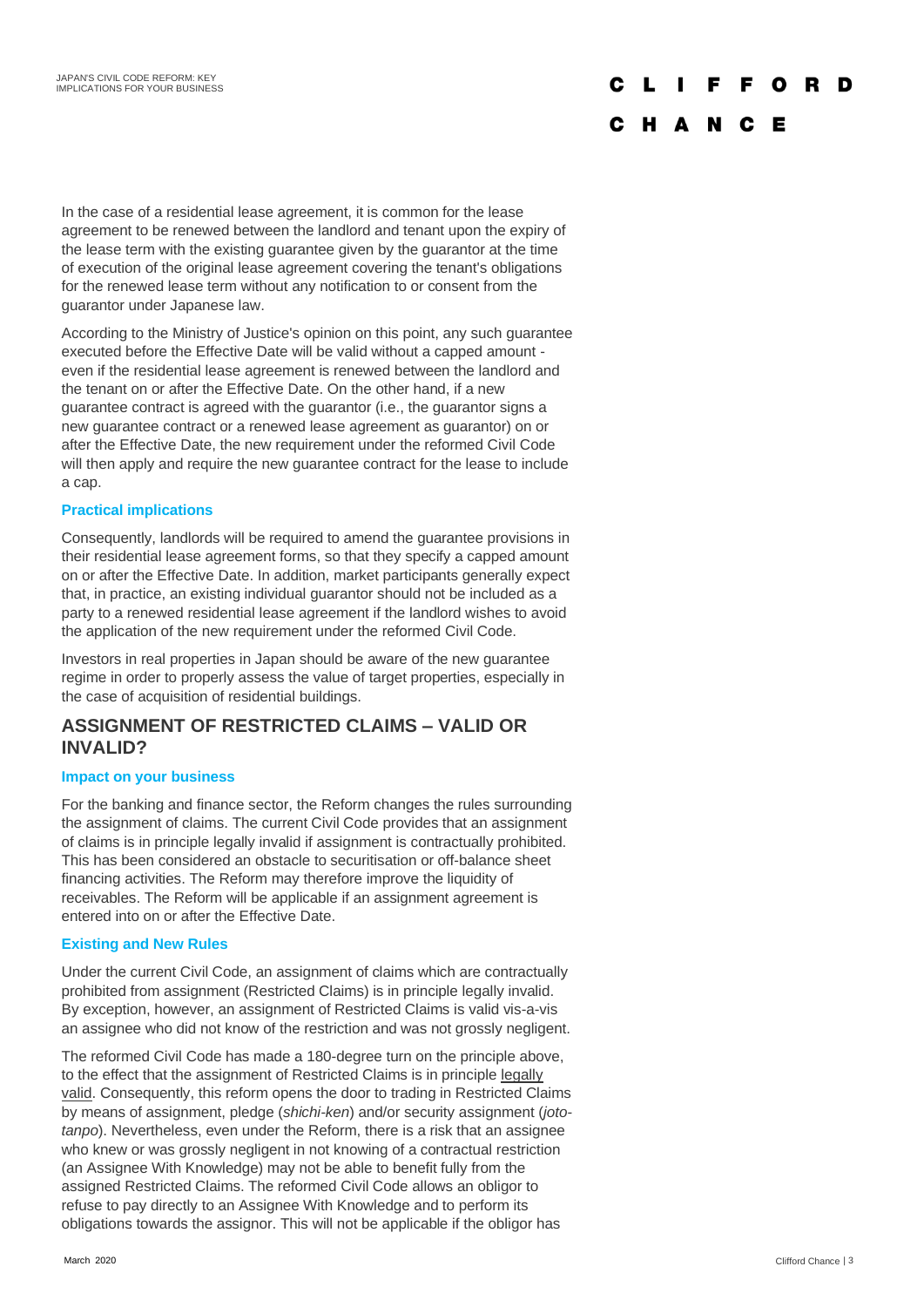### **IFFORD**

### C H A N C E

not paid to the assignor for a "reasonable period of time" after the first demand made to the obligor for payment to the assignor by the Assignee With Knowledge. Therefore, the Assignee With Knowledge may not be paid in a timely manner by the obligor after the assignment and, if the obligor pays to the assignor, the Assignee with Knowledge will be exposed to the credit risk of the assignor.

#### **Practical Implications**

#### **Assignment of Restricted Claims**

Due to the risks referred to above, in practice, a prudent assignee may still wish to obtain certainty as to its title to a Restricted Claim. This is normally done by obtaining a consent letter (a Consent Letter) from the obligor on the date of assignment of a Restricted Claim addressed to the assignor and assignee providing (a) express consent to the assignment and (b) an express comprehensive waiver of all rights and counterclaims then held by the obligor in respect of the assigned claims. The Consent Letter would (i) cure a contractual breach by the assignor; (ii) perfect assignment against the obligor; and (iii) prevent the obligor from exercising against the assignee its rights / counterclaims. Regarding item (iii), a comprehensive waiver addressed to an assignee can (A) divest the obligor of its rights against that Assignee With Knowledge and (B) prevent the obligor from exercising against that assignee the rights (including set-off rights) and counterclaims it has against the assignor. Although the form of the Consent Letter is expected to be similar in function to that currently used under the current Civil Code, item (iii) has to be expressly provided for as the Reform abolishes the rule under the current Civil Code under which an obligor who consents to an assignment by not specifically asserting its counterclaim cannot exercise against the assignee any counterclaim; and therefore an express waiver is required.

#### **Securitisation of Claims**

Under the reformed Civil Code where the assignment of Restricted Claims is legally valid, Restricted Claims can be the subject of securitisation. Nevertheless, in practice, most securitisation parties may wish not to notify the obligor of securitisation and therefore would not obtain a Consent Letter from the obligor. Since an assignment of Restricted Claims without a Consent Letter constitutes a contractual breach by the assignor, parties may still want to exclude Restricted Claims from the subject of securitisation. In this sense, the Reform does not introduce dramatic favourable changes to securitisation. In an attempt to overcome this obstacle, in its commentary on the Reform, the Ministry of Justice has stated that an assignment of Restricted Claims without consent may not constitute a contractual breach, although this is dependent on the obligor's intention in restricting the assignment. The commentary also states that, even if an assignment of Restricted Claims does constitute a contractual breach, the obligor may not be entitled to terminate the underlying contract as any purported termination may constitute an abuse of rights by the obligor. While the Ministry of Justice's desire to encourage the securitisation of receivables is to be welcomed, whether this view will give sufficient certainty to market participants to allow significant expansion of the securitisation of receivables remains to be seen.

In the meantime, prudent assignees are likely to continue to seek either a representation from the assignor in the assignment agreement that the receivables being assigned do not include Restricted Claims or a Consent Letter.